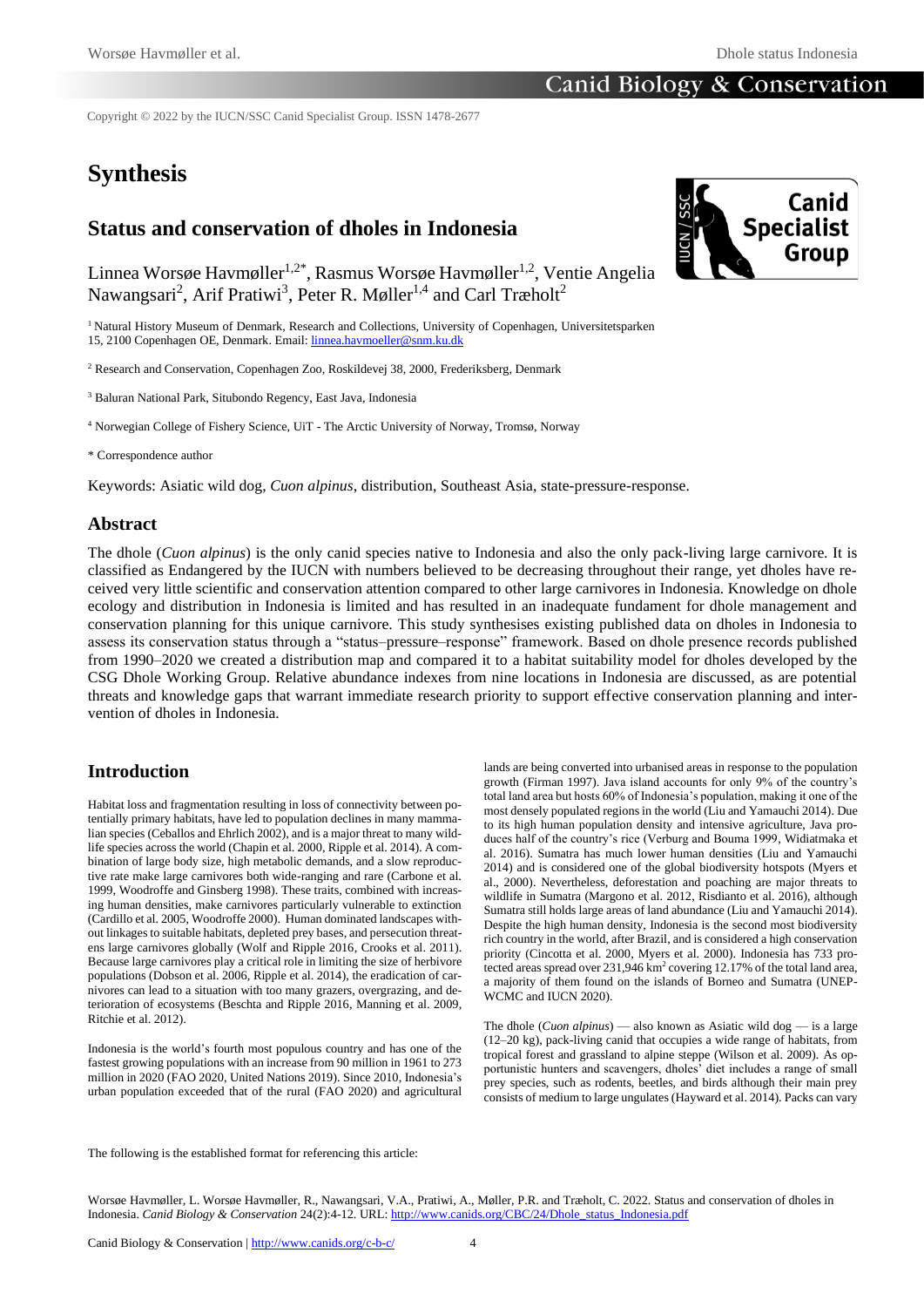in size from a few to over 30 animals but are most frequently recorded in groups of 5–10 individuals (Durbin et al. 2004). Historically, dholes were widespread across southern and eastern Asia but have now disappeared from over 80% of their former range and are listed as Endangered on the IUCN Red List (Kamler et al. 2015, Wolf and Ripple 2017). Currently, the IUCN Canid Specialist Group estimates that 949–2,215 adult dholes survive globally (Kamler et al. 2015), with only few local population estimates from India (Srivathsa et al. 2021, Selvan et al. 2014) and Thailand (Ngoprasert et al. 2019). A continuous decline in their distribution due to habitat loss, combined with the disappearance of suitable prey, persecution, disease, and possibly interspecific competition threaten this Endangered canid (Kamler et al. 2015, Durbin et al. 2004). As a result, dhole populations are now highly fragmented into several small sub-populations throughout their range (Kamler et al. 2015).

In this study we took a "state–pressure–response" approach to assessing the dhole status in Indonesia. We reviewed research published on dholes in Indonesia and used it to 1) assess their distribution range in Indonesia; 2) identify threats to Indonesian dholes; and 3) outline the knowledge gaps that currently impede effective conservation management of dholes.

### **Methods**

We searched for peer-reviewed scientific articles, book chapters, and reports through ISI Web of Science (www.webofknowledge.com) and Google Scholar (www.scholar.google.com) using the key words "cuon alpinus", "dhole", "cuon javanicus", "asiatic wild dog" and "ajag". Hits were sorted afterwards for studies only within Indonesia. Protected areas were found on Protected Planet (UNEP-WCMC and IUCN 2020) and imported to QGIS (QGIS Version 3.22) along with the dhole species distribution model (SDM) from Java and Sumatra based on Kao et al. (2020).

For every reviewed paper, camera trap data (the number of dhole pictures and the total number of camera trap days) were used to calculate the relative abundance index (RAI). Study site and year were also recorded. Presence records from published literature were classified as either anecdotal or with camera trap data. Reports, non-peer reviewed, and peer reviewed publications with dhole presence mentioned but without photographic evidence were considered as "anecdotal data". We used camera trap data from peer reviewed studies that focused specifically on dholes as well as those where dholes were recorded as "by-catch" in studies that focused on other species. We focused only on studies 1990 onwards to ensure that our assessment reflected the current status.

### **Current distribution and status in Indonesia**

#### *Dhole distribution*

Data from the Web of Knowledge revealed a total of 165 dhole studies with only nine from Indonesia. Google Scholar resulted in 10 additional dhole studies from Indonesia. These results are presented in study categories that had "dholes as primary focus" or "dholes recorded as by-catch" (Table 1).

From 1990–2020, dholes were recorded in 11 locations in Java (Figure 1). In western Java, dholes were recorded in Ujung Kulon National Park (NP), Papandayan Reserve, Sawal Reserve, Gede Pangrango NP, and Halimun Salak NP (Qodri et al. 2020, Kao et al. 2020, Rahman et al. 2018). Only one location was reported for central Java, namely Mount Slamet (Sulistyadi 2012), whereas dholes were recorded in East Java in Meru Betiri NP, Alas Purwo NP, Baluran NP, Kawah Ijen Nature Tourism Park, and Bromo Tengger Semeru NP (Kao et al. 2020, Iyengar et al. 2005).

On Sumatra, dholes were reported in 14 locations (Figure 2). Ulu Masen Ecosystem, Gunung Leuser NP, and Batang Toru Ecosystem in Northern Sumatra, and in Bukit Tigapuluh NP, Bukit Dua Belas NP, and Harapan Rainforest in central Sumatra, and in Berbak-Sembilang NP, Kerinci-Sebelat NP, Bukit Balai Rejang Forest in southern Sumatra (Kao et al. 2020, Silalahi et al. 2017, Radinal et al. 2019, Durbin et al. 2004). Recent studies using by-catch data from a camera trap study on tigers (*Panthera tigris*) confirmed the presence of dholes in Bukit Rimbang Bukit Baling Wildlife Reserve, Tesso Nilo NP, Bukit Bungkuk Nature Reserve, and Bukit Betabuh Protection Forest (Widodo et al. 2020). Another recent camera trap study confirmed the presence of dholes in the Bukit Barisan Selatan NP (Allen et al. 2020). Figure 1 illustrates published data from 1990–2020 that present

camera trap data or anecdotal data with mentions of dhole presence but without empirical data such as camera trap photos.

Many of the presence locations (Figure 1 and 2) are based on anecdotal data rather than empirical data. On Sumatra, four of the areas with anecdotal evidence are protected areas: Bukit Tiga Puluh NP, Bukit Dua Belas NP, Berbak-Sembilang NP, and Kerinci-Seblat NP, with two from non-protected areas; Harapan Rainforest and Batang Toru Ecosystem (Silalahi et al. 2017, Kao et al. 2020, Durbin et al. 2004). Kao et al. (2020) state that all presence records in their SDM model are from either camera traps, sightings, faeces or tracks, however, it is not specified what kind of data is present from each site. Presence evidence from systematic camera trapping studies was found from six protected areas: Gunung Leuser NP, Bukit Bungkuk Nature Reserve, Bukit Rimbang Bukit Baling Wildlife Reserve, Tesso Nilo NP, Barisan Wildlife Reserve, and Bukit Barisan-Selatan NP (Widodo et al. 2020, Allen et al. 2020, van Schaik and Griffiths 1996). Dholes were also recorded with camera traps at three additional locations in non-protected areas: Ulu Masen Ecosystem in northern Sumatra, Bukit Betabuh Protection Forest, and Peranap in central Sumatra (Radinal et al. 2019, Sunarto et al. 2015, Widodo et al. 2020).

On Java, we found empirical evidence of dhole presence from only two national parks: Baluran NP (Pudyatmoko 2017, Nurvianto et al. 2015a) in the north-eastern corner and Ujung Kulon NP in the far west (Rahman et al. 2018). Gunug Gede Pangrango NP has anecdotal evidence (Kao et al. 2020) but Ario et al. (2020) failed to detect dholes during a camera trap study in 2018 in the national park. Anecdotal evidence was also reported from Alas Purwo NP, Bromo Tengger Semeru NP, Gunung Halimun-Salak NP, Gunung Sawal Wildlife Reserve, Kawah Ijen Nature Tourism Park, Meru Betiri NP, Papadayan Nature Reserve, and from one non-protected area; Gunung Slamet (Kao et al. 2020, Iyengar et al. 2005, Indrawan et al. 1996).

#### *Dhole population size*

Dholes are social canids that live in packs with up to 30 individuals (Durbin et al. 2004) and with no individually recognisable markings there are currently no reliable methods available to estimate dhole population size across their range (Srivathsa et al. 2020c). However, recent methods have been developed to estimate dhole densities in Thailand and India (Srivathsa et al. 2021, Ngoprasert et al. 2019). Trapping success rate or relative abundance index (RAI) can be used as a proxy for abundance (O'Brien et al. 2003). However, many factors may influence RAI such as habitat type, number of camera trap nights, and type of survey making direct comparison of RAIs across different locations and between species potentially inaccurate (Sollmann 2018). RAI is commonly reported for dholes and many other species in Indonesia and is currently the best available information (Table 1).

In the Ulu Masen Ecosystem, a non-protected area in north Sumatran Aceh Province, a study from 2017 published comparative trapping rates for three large carnivores: Sunda clouded leopard (*Neofelis diardi*) with an RAI of 2.15, tigers with an RAI of 0.45, and dholes with an RAI of 0.37 (Radinal et al. 2019) (Table 2). In Central Sumatra, Riau province in Kampar, Kerumutan Wildlife Reserve, Tesso Nilo NP, Peranap and Bukit Rimbang Bukit Baling NP, Sunarto et al. (2013) found a mean RAI of 0.79 for tigers, whereas dholes had almost five times lower trapping rates with an RAI of 0.16 within the same study site and period from 2005–2007 (Table 2). Dholes had the highest trapping rate in the unprotected forest Peranap, which also had the highest rate of potential prey, whereas no dholes were detected in the lowland peat forests Kampar and Kerumutan (Sunarto et al. 2015) (Table 2). A more recent study from Bukit Rimbang Bukit Baling (BRBB) also provided comparative RAI values for dholes and tigers within the same study site from 2011–2015. In the north-eastern part, RAI scores for dholes and tigers were similar, with 0.53 for dholes and 0.57 for tigers, the highest reported in the study for dholes - but the lowest of all for tigers. The north-western part BRBB recorded a much higher RAI for tigers (2.59) but only 0.32 for dholes, and the southern part had the lowest RAI score for dholes (0.09) and 0.89 for tigers (Widodo et al. 2020; Widodo et al. 2017) (Table 2). In Bukit Barisan Selatan NP in southern Sumatra, tigers had the highest mean annual RAI (2.41), followed by the Asiatic golden cat (*Catopuma temminckii*; 0.88), marbled cat (*Pardofelis marmorata*; 0.6), and Sunda clouded leopard (0.39), whereas dholes had the lowest reported RAI of all carnivores (0.33; Allen et al. 2020). Sumatran tigers are considered Critically Endangered, but in Bukit Barisan Selatan NP their mean annual RAI is more than seven times greater than that for dholes (Allen et al. 2020; Table 2). In Baluran NP, East Java, dholes had the highest reported RAI for any location in Indonesia with 5.38, three times greater than leopards (1.79)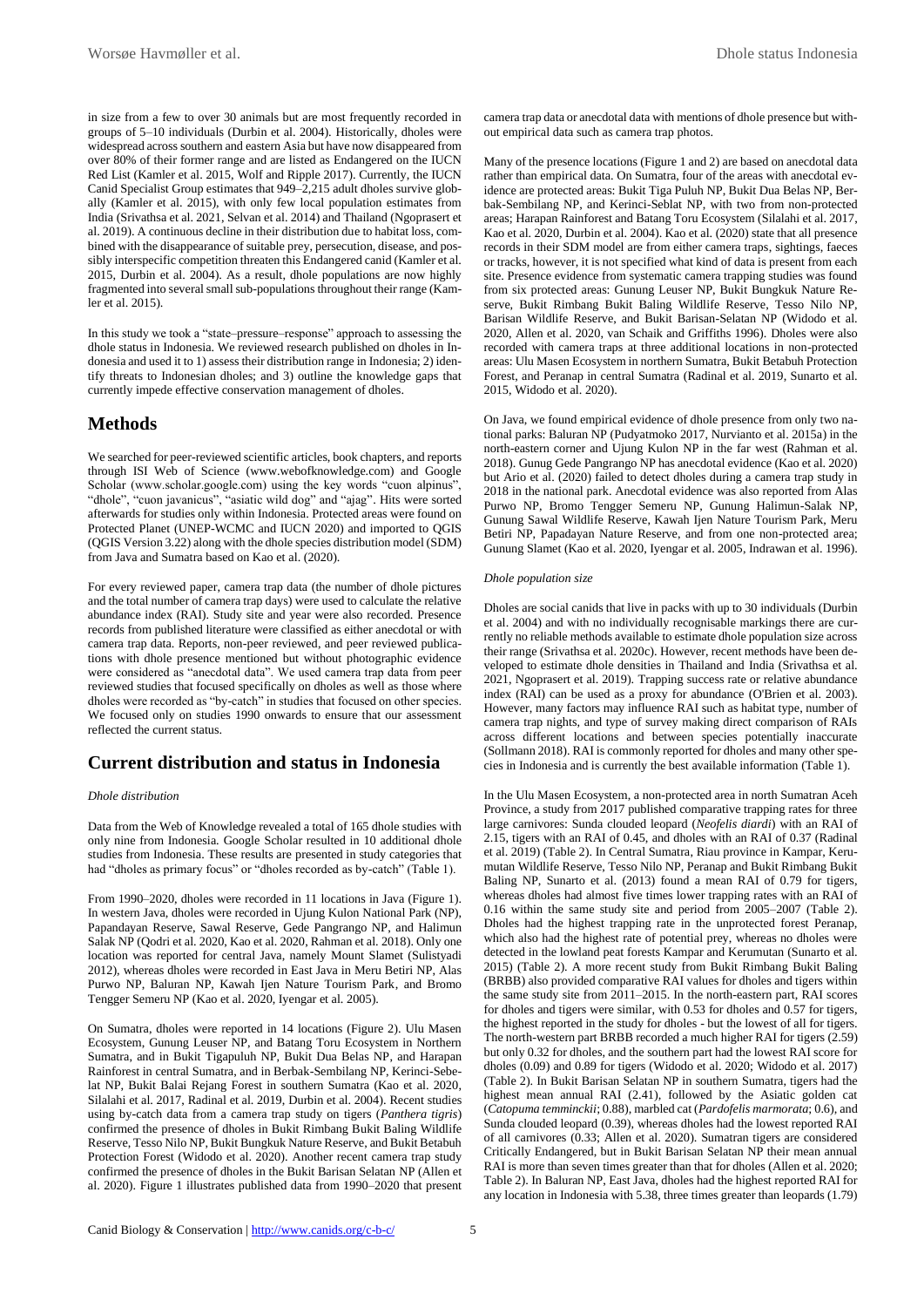within the same study (Pudyatmoko 2017). Ujung Kulon NP in West Java had the second highest RAI score for dholes (0.89), with leopards approximately twice as high (1.77; Rahman et al. 2018; Table 2).

#### *Main threats to dhole conservation*

Habitat fragmentation is the major threat to carnivores worldwide because it often results in populations being fragmented into several small and isolated sub-populations that suffer increased risk of inbreeding (Ripple et al. 2014). With large scale deforestation still taking place in Indonesia every year (Margono et al. 2012), existing dhole populations are at risk of becoming increasingly isolated from each other with little chance of interaction. A genetic study using samples from dholes in Baluran NP collected in 1998 showed a low genetic variation, suggesting that this population may already suffer from the effect of isolation due to limited influx of new genetic material (Iyengar et al. 2005).

Decrease in prey is another major threat to dholes throughout their range with 42% of prey species classified as threatened and a decreasing trend for 81% of prey species (Wolf and Ripple 2016). Based on this Wolf and Ripple (2016) argue that dholes are in the top five of large carnivores at particular risk of prey depletion. On Java 50–60% of dhole prey species are estimated to be decreasing while on Sumatra this estimate is 60–80% (Wolf and Ripple 2016).

Only limited information about the impact of logging and other anthropogenic activities exists on dhole ecology. Nurvianto et al. (2015b) found that human encroachment and game hunting may pose a threat to dholes in Baluran NP. However, in another study Pudyatmoko (2017) found that dholes in Baluran NP did not appear to avoid areas with livestock grazing and human settlement. In the study of Sunarto et al. (2015) in the Riau Province, Sumatra, very high logging activities and high human presence (RAI 5.25) corresponded with low dhole camera trap rates (RAI 0.16), but comparatively high rates for tigers (RAI 0.79). Similar camera trap rates of dholes were found for the higher elevation forests of the unprotected Peranap and Bukit Rimbang Bukit Baling Wildlife Reserve, despite higher observed logging activities and human presence (RAI 1.29) in Peranap than in Bukit Rimbang Bukit Baling (human RAI 0.70) (Sunarto et al. 2015). In Peranap no tigers were detected and in Bukit Rimbang Bukit Baling tigers had a low camera trap rate (RAI 0.4). No dholes were detected in the two peat swamps Kampar and Kerumutan (Sunarto et al. 2015). Kampar is not a protected forest and has high logging activity and high human presence (RAI 2.47), whereas Kerumutan is a Wildlife Reserve with low logging activity, low human presence (RAI 0.05), and tiger presence (RAI 0.7) (Sunarto et al. 2015). Sunarto et al. (2015) suggest that dholes might avoid tigers as they generally found lower camera trapping rates of dholes in areas where tigers were present. Competition with other large carnivores could potentially be a threat, particularly if food resources are limited (Wolf and Ripple 2016, Kamler et al. 2015).



Figure 1. Map of Java illustrating the potential dhole distribution based on Species Distribution Model (SDM) generated by MaxEnt with probability of species presence (environmental suitability) for suitable patches from Kao et al. (2020). Increased redness corresponds to more suitable habitat. Protected areas (PA) are outlined and PAs with camera trap (CT) confirmed presence of dholes are hashed, PA with anecdotal evidence are marked with dots. Nonprotected areas (NPA) with CT confirmed presence of dholes are marked with pentagons, NPA with anecdotal evidence of dhole presence is marked with triangles. Presence data is based on published literature between 1990–2020.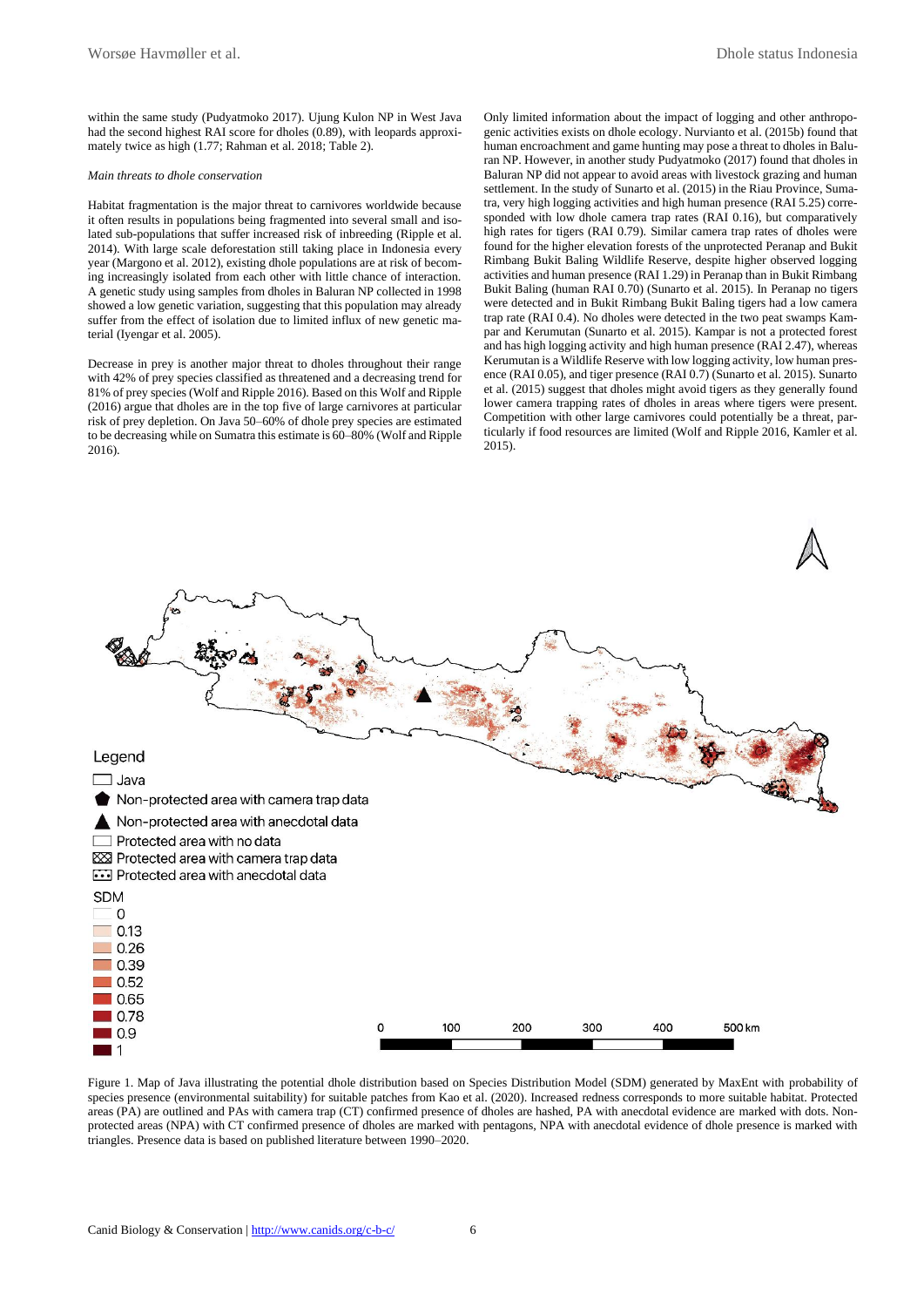

Figure 2. Map of Sumatra illustrating the potential dhole distribution based on Species Distribution Model (SDM) generated by MaxEnt with probability of species presence (environmental suitability) for suitable patches from Kao et al. (2020). Increased redness corresponds to more suitable habitat. Protected areas (PA) are outlined and PAs with camera trap (CT) confirmed presence of dholes are hashed, PA with anecdotal evidence are marked with dots. Nonprotected areas (NPA) with CT confirmed presence of dholes are marked with pentagons, NPA with anecdotal evidence of dhole presence is marked with triangles. Presence data is based on published literature between 1990-2020.

Retaliatory killing due to livestock predation is of great concern to dhole conservation in Bhutan (Katel et al. 2015, Wang and Macdonald 2006), Nepal (Aryal et al. 2015), and India (Lyngdoh et al. 2014). However, in Indonesia there is no published literature on retaliatory killings of dholes due to livestock predation. However, reports in Bahasa Indonesia from Baluran NP reports retaliatory killings of dholes, their pups and destructions of dens occur after predation events (Dwiputra 2015). Predation of livestock, which grazes illegally inside Baluran NP (Pudyatmoko et al. 2018), has been directly observed on multiple occasions (Nurvianto et al. 2016, Dwiputra 2015). The conflict between dholes and livestock herders has likely been ongoing for decades and is probably widespread throughout Indonesia but is poorly recorded due to lack of reporting and studies (Dwiputra 2015). Dholes also prey on banteng (*Bos javanicus*) which complicates conservation intervention, because both species are extremely rare and listed as Endangered on the IUCN Red-list and as Totally Protected Species in Indonesia (Nurvianto et al. 2016, Macdonald 2004). Dholes alone have been accused for the decline of banteng on Java (Hedges and Tyson 1996, Pudyatmoko et al. 2007). Especially dholes in large packs are believed to pose a threat to the long-term survival of banteng according to Pudyatmoko et al. (2007). To alleviate the supposed dhole predation, Pudyatmoko et al. (2007) suggested dhole pack sizes should be limited as a conservation measure to protect banteng. However, the effects on the social dynamics and hunting success of reducing dhole pack size remain unknown. Dhole hunting success may be dependent on a critical minimum pack size, as has been found in African wild dogs (*Lycaon pictus*) (Courchamp and Macdonald 2001).

Disease transfers from domestic animals and feral predators pose additional risks to wildlife (Hughes and Macdonald 2013). The degree of disease transmission between domestic/feral animals and wildlife remains unknown in Indonesia, but disease transmission from domestic dogs to wild canids have had severe consequences for several other species (Berentsen et al. 2013, Johnson et al. 2010, Randall et al. 2004, Woodroffe et al. 2004). This can potentially be one of the most significant risks to, especially Javan dholes, due to its high degree of interaction with and overlapping habitat use with humans. Both retaliatory killings due to loss of livestock and risk of disease transfer may become more widespread with declining populations of wild prey as it might force dholes closer to humans in search for food (Berger et al. 2013).

In summary, many of the drivers i.e., habitat loss, poaching, prey decline and potentially competition with sympatric carnivores are known, however, to what extent and the exact effect these drivers have on dhole population decline in Indonesia remains poorly understood. Unlike the attention afforded to other large carnivores (e.g., leopards and tigers), the population ecology and conservation priorities of dholes in Indonesia is in urgent need of more attention.

### **Discussion**

Historically, dholes were distributed throughout Java and Sumatra (Durbin et al. 2004). However, information from our literature review suggests that the dhole distribution extent in Indonesia by 2020 has decreased dramatically to 25 isolated sites. Only a few studies have focused on dhole ecology in Indonesia. These include activity patterns (Allen et al. 2020, Widodo et al. 2020, Rahman et al. 2018, Nurvianto et al. 2015a), spatial partitioning with sympatric carnivores and/or prey species (Rahman et al. 2018, Pudyatmoko 2018) and Iyengar et al. (2005) investigated dhole phylogeography across their range. In Baluran NP, two dhole studies focused on diet and the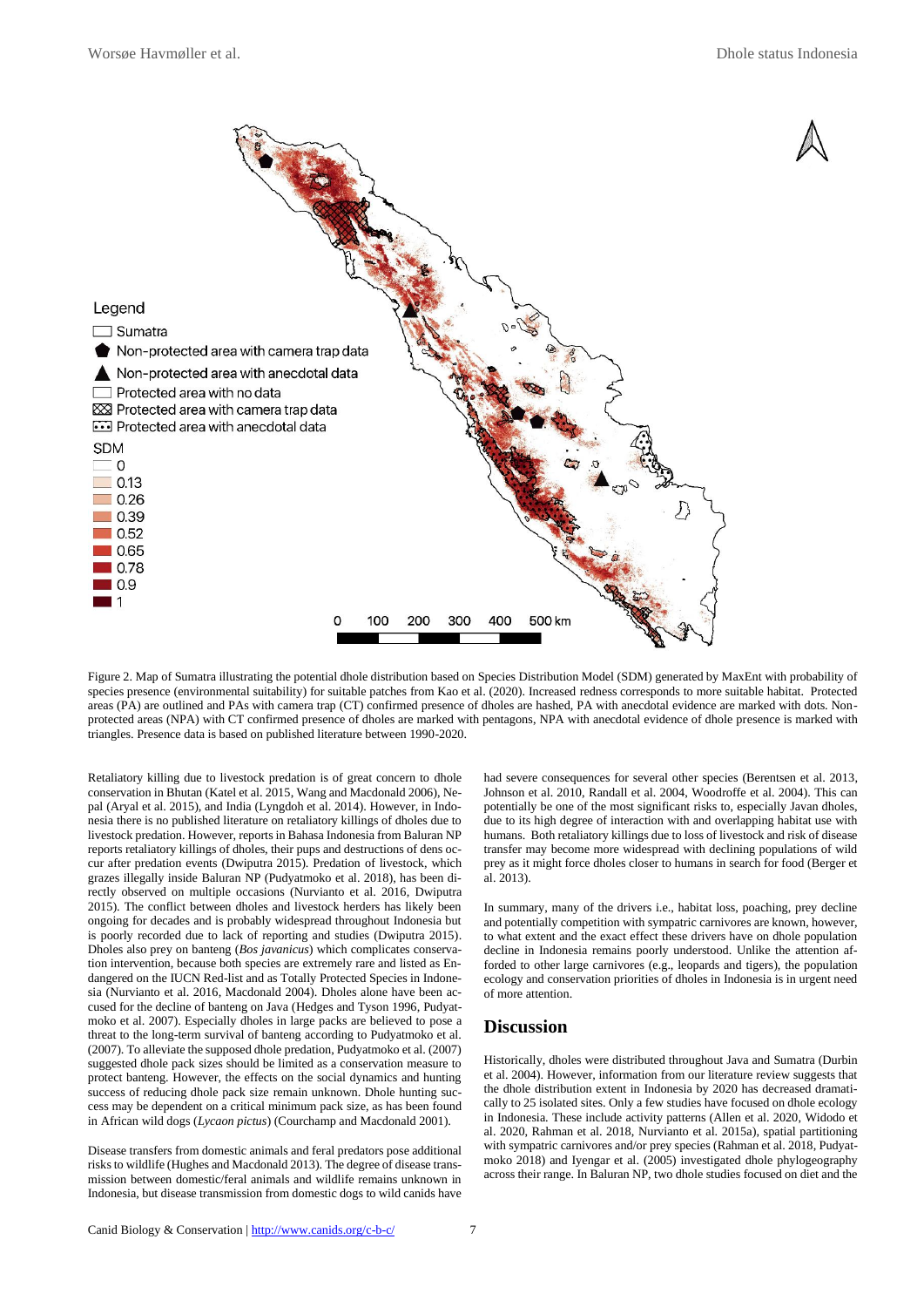effect of human/prey interaction respectively (Nurvianto et al. 2016, Nurvianto et al. 2015b). Prey availability, water sources and human disturbance are generally considered important factors affecting carnivores including dholes (Nurvianto et al. 2015b, Steinmetz et al. 2013, Srivathsa et al. 2017). However, more knowledge is needed to get reliable population estimates in Indonesia and identify threats.

The concept of "umbrella species" is widely acknowledged, although it is not always possible to rely on other species to function as umbrella species to ensure conservation of all species within an ecosystem (Li et al. 2020). In the case of dholes, it is necessary to monitor dhole population dynamics throughout their range to ascertain if measures taken to protect other carnivores e.g., tigers and leopards also has a positive effect on dholes or, if different conservation interventions are required to ensure their long-term survival (Kumar et al. 2019, Srivathsa et al. 2020c). Sunarto et al. (2015) suggested that dholes avoid tigers, hence using camera trap data from tiger studies to estimate dhole population density may be misleading and protecting tiger habitat cannot necessarily double up as protecting dhole habitat too. Very different requirements may be needed for solitary carnivores like tigers to recover (Karanth et al. 2020) compared to social predators with cooperative hunting and breeding (Courchamp and Macdonald 2001). In addition, the effort to get camera trap photos of rare species may take longer than common and abundant species (Thompson and Withers 2003). Ario et al. (2020) failed to detect dholes in Gunung Gede Pangrango NP during a camera trap study in 2018. However, the study only consisted of 623 camera trap days so rare and elusive animals like dholes may not have been detected within the limited timeframe although leopards were detected on four occasions.

Java as it is one of the most densely human populated islands in the world (Dibia et al. 2015), which has undergone widespread and rapid landscape changes over the last few decades, converting large areas of natural habitat to agricultural land (Sodhi et al. 2010). Little undisturbed habitat is left for wildlife (Nurvianto et al. 2015b, Iyengar et al. 2005) with protected areas isolated from each other throughout Java (Kamler et al. 2015). However, dholes' ability to move between protected areas may play an important role in future conservation management, and studies on dhole presence and habitat utilisation outside PAs are highly needed. On Sumatra Sunarto et al. (2015) found dholes in a non-protected area in Riau Province and it is possible that Sumatra still holds undocumented dhole populations.

According to the IUCN Red List India holds the largest population of dholes in the world, followed by Thailand and Myanmar supporting smaller populations (Kamler et al. 2015). No population estimate is currently available for Indonesia (Kamler et al. 2015), but Srivathsa et al. (2020b) assumes that the Indonesian dhole population is very small. However, Sumatra has a few large national parks where dholes could potentially still exist in greater numbers. These large protected areas may still harbour a substantial population of dholes and could prove to be important core areas for dholes in Indonesia. One such case is Indonesia's largest national park Kerinci-Seblat which covers some 13,754 km<sup>2</sup> (UNEP-WCMC and IUCN 2020). Despite high poaching rates (Rayan and Linkie 2016), illegal logging (Linkie et al. 2003), deforestation and conversion to farmland (Linkie et al. 2007, Hariyadi and Ticktin 2012) within Kerinci-Seblat NP, tigers still occupy 83% (Wibisono et al. 2011). However, there is no published data on dholes from Kerinci-Seblat NP and it remains unknown if they are currently present.

Table 1. Relative Abundance Index (RAI) of dholes (*Cuon alpinus*) in Indonesia. RAI is calculated as the number of independent events (>30 mins between photos)/100 camera trap days.

| Location                                         | <b>Study period</b> | Independent<br>events | Camera<br>trap days | RAI  | <b>Original study focus</b> | <b>Reference</b>    |
|--------------------------------------------------|---------------------|-----------------------|---------------------|------|-----------------------------|---------------------|
| Baluran National Park                            | Aug 2015-Jan 2016   | 84                    | 1562                | 5.38 | Terrestrial community       | Pudyatmoko 2017     |
| Bukit Barisan Selatan National Park              | Apr 2010–July 2017  | 4                     | 11896               | 0.03 | Terrestrial community       | Allen et al. 2020   |
| <b>Bukit Betabuh Protected Forest</b>            | Jan-April 2013      | 3                     | 1791                | 0.17 | Tiger                       | Widodo et al. 2020  |
| <b>Bukit Bungkuk Nature Reserve</b>              | June–Sep $2012$     | 8                     | 1762                | 0.45 | Tiger                       | Widodo et al. 2020  |
| Bukit Rimbang Bukit Baling Wild-<br>life reserve | Nov 2011-Dec 2015   | 22                    | 8125                | 0.27 | Tiger                       | Widodo et al. 2020  |
| Riau Province, Central Sumatra*                  | May 2005-Nov 2007   | 12                    | 7513                | 0.16 | Tiger                       | Sunarto et al. 2015 |
| Tesso Nilo National Park                         | July–Nov $2013$     | 4                     | 2335                | 0.17 | Tiger                       | Widodo et al. 2020  |
| Ujung Kulon National Park                        | Jan-Dec $2013$      | 351                   | 39420               | 0.89 | Javan Rhino                 | Rahman et al. 2018  |
| Ulu Masen Ecosystem                              | Apr-Sep 2017        | 14                    | 3740                | 0.37 | Terrestrial community       | Radinal et al. 2019 |

\*Kampar, Kerumutan Wildlife Reserve, Peranap, Bukit Rimbang Bukit Baling NP, Tesso Nilo NP.

Table 2. Relative abundance index (RAI) for dholes (*Cuon alpinus*) and sympatric large carnivores in Indonesia with tigers (*Panthera tigris*) in Sumatra and leopards (*Panthera pardus*) in Java. Bukit Rimbang Bukit Baling Wildlife Reserve is both for the total area and split into three regions in the Northeastern, Northwestern and Southern.

|                                             |                                  | <b>Tiger</b> | Leopard | <b>Dhole</b> |                                          |
|---------------------------------------------|----------------------------------|--------------|---------|--------------|------------------------------------------|
| Location                                    | <b>Study period</b>              | RAI          | RAI     | RAI          | Reference                                |
| Baluran National Park                       | Aug 2015-Jan 2016                |              | 1.79    | 5.38         | Pudyatmoko 2017                          |
| Bukit Barisan Selatan National Park         | 2010-2017                        | 0.24         |         | 0.03         | Allen et al. 2020                        |
| Bukit Rimbang Bukit Baling Wildlife Reserve | Nov 2011–Dec 2015                | 1.49         |         | 0.27         | Widodo et al. 2017, Widodo et al. 2020   |
| Northeastern                                | Nov 2011–Feb 2012                | 0.57         |         | 0.53         | Widodo et al. 2017, Widodo et al. 2020   |
| Northwestern                                | Feb-June 2014                    | 2.59         |         | 0.32         | Widodo et al. 2017, Widodo et al. 2020   |
| Southern                                    | Aug-Dec $2015$                   | 0.89         |         | 0.09         | Widodo et al. 2017, Widodo et al. 2020   |
| Riau Province, Central Sumatra*             | May 2005-Nov 2007                | 0.79         |         | 0.16         | Sunarto et al. 2013, Sunarto et al. 2015 |
| <b>Tesso Nilo National Park</b>             | Apr-July 2008<br>July–Nov $2013$ | 4.50         |         | 0.17         | Sunarto et al. 2013, Widodo et al. 2020  |
| Ulu Masen Ecosystem                         | Apr-Sep 2017                     | 0.45         |         | 0.37         | Radinal et al. 2019                      |
| Ujung Kulon National Park                   | Jan-Dec $2013$                   |              | 1.77    | 0.89         | Rahman et al. 2018                       |

\*Kampar, Kerumutan, Peranap, Bukit Rimbang Bukit Baling, Tesso Nilo National Park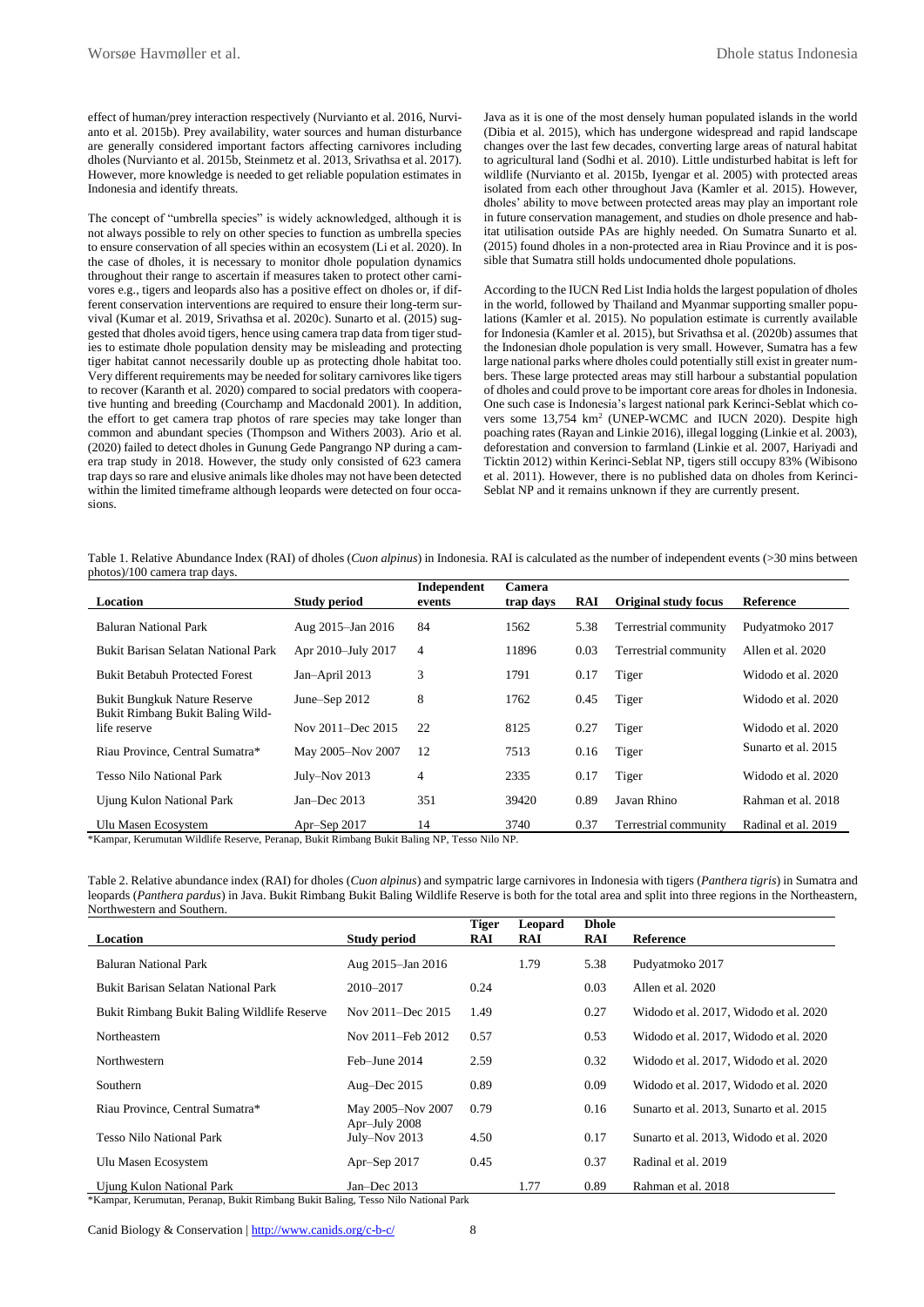Alas Purwo, Meru Betiri and Baluran are neighbouring national parks in East Java, where dholes have been reported (Durbin et al. 2004, Iyengar et al. 2005). The three national parks are situated within ~100 km of each other and loosely connected by the Belambangan Biosphere Reserve (UNESCO 2016). It remains unknown if dholes make use of the corridor to disperse between these national parks (Iyengar et al. 2005). Dhole dispersal between these protected areas is critical for preservation of the genetic variability in the east Javan dhole population(s) (Iyengar et al. 2005, Robert 2009).

Based on the SDM results from Kao et al. (2020), Baluran NP and Ujung Kulon NP have relatively low suitability (Figure 1) but both areas have high RAI values recorded for dholes (Table 1). The SDM model builds on predictors including bioclimatic factors (e.g., mean diurnal temperature range and annual precipitation), tree cover, land cover, human footprint, elevation, aspect, slope, ruggedness and human population density (Kao et al. 2020). On Java, this means that the most suitable habitats turn out to be on the upper slopes of volcanos (Figure 1) with low anthropogenetic impact, high precipitation and more tree cover than most other areas. However, dholes in Java are also known to occur in open habitat (Pudyatmoko 2017) with the highest reported camera trapping rate found in Baluran NP which contains a mosaic of habitats including the largest remnant of the Sundaland savannah (Iyengar et al. 2005). The accuracy of SDMs is limited to the quality of data and predictor variables included in the model (Guillera‐Arroita et al. 2015, Brodie et al. 2020). Prey availability is considered one of the most important factors for carnivores (Wolf and Ripple 2016, Karanth et al. 2004) but was not included in the SDM from Kao et al. (2020). In an occupancy probability model from India a wild prey index was incorporated and turned out to be one of the most important predictors for dhole occupancy (Srivathsa et al. 2020a). Open habitats such as savanna and savanna woodlands generally support more large prey than closed habitats such as tropical forests (Fritz and Loison 2006, Cavada et al. 2019). A high level of prey biomass in Baluran NP could explain the high trapping rate. Although not directly comparable, the reported RAI for Baluran NP (5.38) is higher than that for Bandipur Tiger Reserve (RAI=3.5) in Southern India which is considered to have high densities of dholes (Karanth et al. 2017). From western Thailand Khoewsree et al. (2020) reported an RAI of 7.41 for dholes in Khao Yai National Park, both areas scored a high probability of species presence in the same SDM (Kao et al. 2020). However, both RAI and MaxEnt-based suitability models are likely to be somewhat inaccurate.

For Sumatra the SDM from Kao et al. (2020) might be more representative (Figure 2), a distribution model from Rimbang Baling and Tesso Nilo NP found that forests cover contributed with 83% and is therefore believed to be the most important factor for dholes in Sumatra (Widodo et al. 2020). Although all areas in Sumatra sampled by camera traps had relatively low RAI scores compared to Java (Table 1).

### **Conclusions**

We urge managers, scientists, and students working on dholes and their prey to publish findings and encourage more studies specifically targeting dholes and their prey in protected areas across the Indonesian range. Areas categorised by Kao et al. (2020) as "high suitability" are of special interest. Several of these are already protected with empirical or anecdotal evidence for dhole presence since the 1990s such as Gunung Leuser NP  $(7927 \text{ km}^2)$  in northern Sumatra, that has camera trap data from 1987–1991. These data are 30 years old and a validation of the presence of dholes there is important for the development of effective conservation and management interventions. Kerinci-Seblat NP  $(13,754 \text{ km}^2)$  and Bukit Tiga Puluh NP  $(1,277 \text{ km}^2)$  in central Sumatra should also be considered priority areas because both are assessed as high environmental suitability according to the species distribution model (Kao et al. 2020). Anecdotal evidence of dhole presence exists from Meru Betiri NP  $(580 \text{ km}^2)$  and Alas Purwo NP  $(434 \text{ km}^2)$  with observations from 1993 and 1994 (Indrawan et al. 1996), but no camera trap studies have been published to verify their presence since. Most studies have used camera traps to verify dhole presence but new methods e.g., environmental DNA has proven successful at detecting terrestrial mammals from waterholes (Seeber et al. 2019, Wilcox et al. 2021) and may be used as an alternative method. Several studies have focused on dholes in Baluran NP that is connected to Alas Purwo NP and Meru Betiri via Kawah Ijen Nature Reserve together forming the Belambangan Biosphere Reserve (UNESCO 2016). However, whether dholes are able to move through this corridor remains unknown. The SDM model (Kao et al. (2020) predicted Bromo Tengger Semeru NP (503 km<sup>2</sup>) and Gunung Gede Pangrango NP (220 km<sup>2</sup>) as "highly suitable" and have past anecdotal evidence of dhole presence but no post-1990 published data to confirm since then. Assessing to what degree

Indonesia's dholes exist in small, isolated, and genetically vulnerable subpopulations is critical for developing a meta-population management plan for Java.

### **Acknowledgements**

This project has received funding from the European Union's Horizon 2020 research and innovation programme under the Marie Skłodowska-Curie grant agreement No 801199. LWH was also supported by the Keidanren Nature Conservation Fund and RWH was supported by research grant 36069 from VILLUM FONDEN.

### **References**

Allen, M.L., Sibarani, M.C., Utoyo, L. and Krofel, M. 2020. Terrestrial mammal community richness and temporal overlap between tigers and other carnivores in Bukit Barisan Selatan National Park, Sumatra. *Animal Biodiversity and Conservation* 43: 97-107. doi[: 10.32800/abc.2020.43.0097](https://doi.org/10.32800/abc.2020.43.0097)

Ario, A., Syaepulloh, I.L., Rahmatulloh, D., Maulana, I., Supian, S., Junaedi, D., Yandar, A., Sadili, H. and Yanuar, A. 2020. Preliminary study on bird and mammal diversity at ecosystem restored areas in the Gunung Gede Pangrango National Park, West Java, Indonesia. *Indonesian Journal of Applied Environmental Studies* 1: 34-42.

Aryal, A., Panthi, S., Barraclough, R.K., Bencini, R., Adhikari, B., Ji, W. and Raubenheimer, D. 2015. Habitat selection and feeding ecology of dhole (*Cuon alpinus*) in the Himalayas. *Journal of Mammalogy* 96: 47-53. doi: [10.1093/jmammal/gyu001](https://doi.org/10.1093/jmammal/gyu001)

Berentsen, A.R., Dunbar, M.R., Becker, M.S., M'soka, J., Droge, E., Sakuya, N.M., Matandiko, W., McRobb, R. and Hanlon, C.A. 2013. Rabies, canine distemper, and canine parvovirus exposure in large carnivore communities from two Zambian ecosystems. *Vector-Borne and Zoonotic Diseases* 13: 643-649. doi[: 10.1089/vbz.2012.1233](https://doi.org/10.1089/vbz.2012.1233)

Berger, J., Buuveibaatar, B. and Mishra, C. 2013. Globalization of the cashmere market and the decline of large mammals in Central Asia. *Conservation Biology* 27: 679-689. doi[: 10.1111/cobi.12100](https://doi.org/10.1111/cobi.12100)

Beschta, R.L. and Ripple, W.J. 2016. Riparian vegetation recovery in Yellowstone: the first two decades after wolf reintroduction. *Biological Conservation* 198: 93-103. doi[: 10.1016/j.biocon.2016.03.031](https://doi.org/10.1016/j.biocon.2016.03.031)

Brodie, S.J., Thorson, J.T., Carroll, G., Hazen, E.L., Bograd, S., Haltuch, M.A., Holsman, K.K., Kotwicki, S., Samhouri, J.F., Willis‐Norton, E. and Selden R.L. 2020. Trade‐offs in covariate selection for species distribution models: a methodological comparison. *Ecography* 43: 11-24. doi[: 10.1111/](https://doi.org/10.1111/ecog.04707) [ecog.04707](https://doi.org/10.1111/ecog.04707)

Carbone, C., Mace, G.M., Roberts, S.C. and Macdonald, D.W. 1999. Energetic constraints on the diet of terrestrial carnivores. *Nature* 402: 286-288.

Cardillo, M., Mace, G.M., Jones, K.E., Bielby, J., Bininda-Emonds, O.R.P., Sechrest, W., Orme, C.D.L. and Purvis, A. 2005. Multiple causes of high extinction risk in large mammal species. *Science* 309: 1239-1241. doi[: 10.](https://doi.org/10.1126/science.1116030) [1126/science.1116030](https://doi.org/10.1126/science.1116030)

Cavada, N., Worsøe Havmøller, R., Scharff, N. and Rovero, F. 2019. A landscape-scale assessment of tropical mammals reveals the effects of habitat and anthropogenic disturbance on community occupancy. *PLoS One* 14: e0215682. doi: [10.1371/journal.pone.0215682](https://doi.org/10.1371/journal.pone.0215682)

Ceballos, G. and Ehrlich, P.R. 2002. Mammal population losses and the extinction crisis. *Science* 296: 904-907. doi: [10.1126/science.1069349](https://doi.org/10.1126/science.1069349)

Chapin, I.F.S., Zavaleta, E.S., Eviner, V.T., Naylor, R.L., Vitousek, P.M., Reynolds, H.L., Hooper, D.U., Lavorel, S., Sala, O.E., Hobbie, S.E. and Mack, M.C. 2000. Consequences of changing biodiversity. *Nature* 405: 234-242. doi: [10.1038/35012241](https://doi.org/10.1038/35012241)

Cincotta, R.P., Wisnewski, J. and Engelman, R. 2000. Human population in the biodiversity hotspots. *Nature* 404: 990-992. doi: **10.1038/35010105**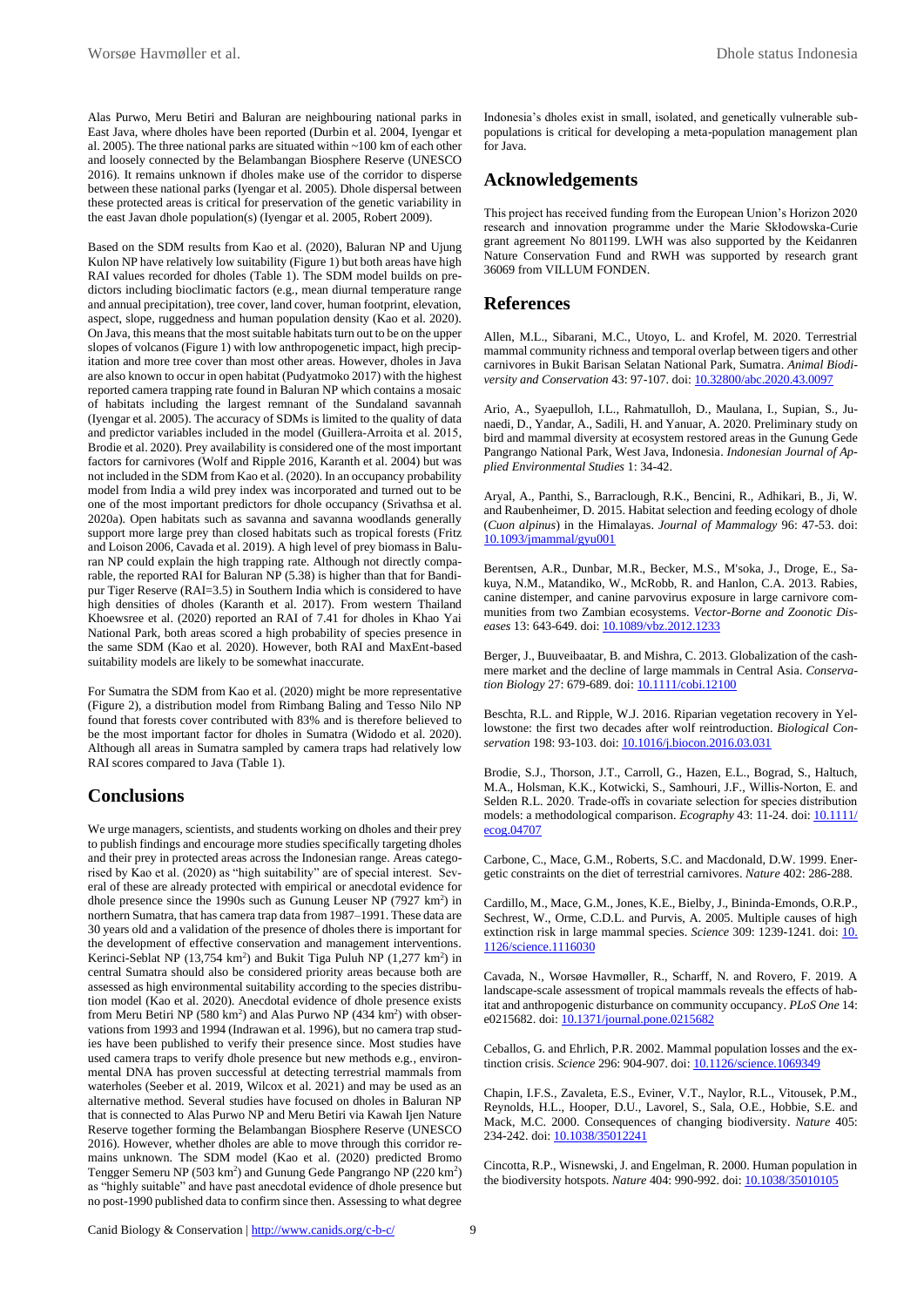Courchamp, F. and Macdonald, D.W. 2001. Crucial importance of pack size in the African wild dog *Lycaon pictus. Animal Conservation Forum* 4: 169- 174. doi[: 10.1017/S1367943001001196](https://doi.org/10.1017/S1367943001001196)

Crooks, K.R., Burdett, C.L., Theobald, D.M., Rondinini, C. and Boitani, L. 2011. Global patterns of fragmentation and connectivity of mammalian carnivore habitat. *Philosophical Transactions of the Royal Society of London B: Biological Sciences* 366: 2642-2651. doi[: 10.1098/rstb.2011.0120](https://doi.org/10.1098/rstb.2011.0120)

Dibia, I.N., Sumiarto, B., Susetya, H., Putra, A.A.G., Scott-Orr, H. and Mahardika, G.N. 2015. Phylogeography of the current rabies viruses in Indonesia. *Journal of Veterinary Science* 16: 459-466. doi: **10.4142/jvs.2015.** [16.4.459](https://doi.org/10.4142/jvs.2015.16.4.459)

Dobson, A., Lodge, D., Alder, J., Cumming, G.S., Keymer, J., McGlade, J., Mooney, H., Rusak, J.A., Sala, O., Wolters, V. and Wall, D. 2006. Habitat loss, trophic collapse, and the decline of ecosystem services. *Ecology* 87: 1915-1924. doi: [10.1890/0012-9658\(2006\)87\[1915:HLTCAT\]2.0.CO;2](https://doi.org/10.1890/0012-9658(2006)87%5b1915:HLTCAT%5d2.0.CO;2)

Durbin, L.S., Venkataraman, A., Hedges, S. and Duckworth, W. 2004. Dhole *Cuon alpinus.* In: Sillero-Zubiri, C., Hoffmann, M. and Macdonald, D.W. (eds.) *Canids: foxes, wolves, jackals and dogs. Status survey and conservation action plan*. IUCN-SSC Canid Specialist Group. Gland, Switzerland and Cambridge, UK. p. 210-219.

Dwiputra, A. 2015. 'Okupansi Spasial Ajag (*Cuon alpinus* Pallas 1811) Di Taman Nasional Baluran', Skripsi Sajana Biologi, Institut Teknologi Bandung. Undergraduate Thesis, pp. 69.

FAO. 2020. Food and Agricultural Organization[. fao.org/faostat/](http://www.fao.org/faostat/) Accessed 07/08/2020.

Firman, T. 1997. Land conversion and urban development in the northern region of West Java, Indonesia. *Urban Studies* 34: 1027-1046.

Fritz, H. and Loison, A. 2006. Large herbivores across biomes. In: Pastor, J., Danell, K., Duncan, P. and Bergström, R. (eds.) *Large Herbivore Ecology, Ecosystem Dynamics and Conservation.* Cambridge University Press, Cambridge, UK.

Guillera‐Arroita, G., Lahoz‐Monfort, J.J., Elith, J., Gordon, A., Kujala, H., Lentini, P.E., McCarthy, M.A., Tingley, R. and Wintle, B.A. 2015. Is my species distribution model fit for purpose? Matching data and models to applications. *Global Ecology and Biogeography* 24: 276-292. doi: [10.1111/geb.12268](https://doi.org/10.1111/geb.12268)

Hariyadi, B. and Ticktin, T. 2012. From shifting cultivation to Cinnamon agroforestry: changing agricultural practices among the Serampas in the Kerinci Seblat National Park, Indonesia. *Human Ecology* 40: 315-325. doi: [10.1007/s10745-012-9481-8](https://doi.org/10.1007/s10745-012-9481-8)

Hayward, M.W., Lyngdoh, S. and Habib, B. 2014. Diet and prey preferences of dholes (*Cuon alpinus*): dietary competition within Asia's apex predator guild. *Journal of Zoology* 294: 255-266. doi: [10.1111/jzo.12171](https://doi.org/10.1111/jzo.12171)

Hedges, S. and Tyson, M. 1996. Is predation by ajag a threat to the banteng population in Alas Purwo? Review of the evidence and discussion of management options. Preliminary report: January 1996. Report to the Directorate General of Forest Protection and Nature Conservation, Ministry of Forestry, Government of Indonesia and the IUCN/SSC Asian Wild Cattle and Canid Specialist Groups.

Hughes, J. and Macdonald, D.W. 2013. A review of the interactions between free-roaming domestic dogs and wildlife. *Biological Conservation* 157: 341-351. doi: [10.1016/j.biocon.2012.07.005](https://doi.org/10.1016/j.biocon.2012.07.005)

Indrawan, M., Hedges, S., Tatang, M.T. and Wawan, P. 1996. Observations on ajag (*Cuon alpinus*) hunting in Baluran and Alas Purwo, east Java. *Tropical Biodiversity* 3: 127-130.

Iyengar, A., Babu, V., Hedges, S., Venkataraman, A., Maclean, N. and Morin, P.A. 2005. Phylogeography, genetic structure, and diversity in the dhole (*Cuon alpinus*). *Molecular Ecology* 14: 2281-2297. doi: **10.1111/** [j.1365-294X.2005.02582.x](https://doi.org/10.1111/j.1365-294X.2005.02582.x)

Johnson, N., Mansfield, K.L., Marston, D.A., Wilson, C., Goddard, T., Selden, D., Hemson, G., Edea, L., van Kesteren, F., Shiferaw, F., Stewart, A.E., Sillero-Zubiri, C. and Fooks, A.R. 2010. A new outbreak of rabies in rare Ethiopian wolves (*Canis simensis*). *Archives of Virology* 155: 1175-1177. doi[: 10.1007/s00705-010-0689-x](https://doi.org/10.1007/s00705-010-0689-x)

Kamler, J.F., Songsasen, N., Jenks, K., Srivathsa, A., Sheng, L. and Kunkel, K. 2015. Cuon alpinus. IUCN Red List of Threatened Species: 5953A72477893. Accessed 08/11/2021.

Kao, J., Songsasen, N., Ferraz, K. and Traylor-Holzer, K. (eds.) 2020. Range-wide population and habitat viability assessment for the dhole, *Cuon alpinus*. IUCN SSC Conservation Planning Specialist Group, Apple Valley, MN, USA.

Karanth, K.U., Kumar, N.S. and Karanth, K.K. 2020. Tigers against the odds: Applying macro-ecology to species recovery in India. *Biological Conservation* 252: 108846. doi[: 10.1016/j.biocon.2020.108846](https://doi.org/10.1016/j.biocon.2020.108846)

Karanth, K.U., Nichols, J.D., Kumar, N.S., Link, W.A. and Hines, J.E. 2004. Tigers and their prey: predicting carnivore densities from prey abundance. *Proceedings of the National Academy of Sciences of the United States of America* 101: 4854-4858. doi[: 10.1073/pnas.0306210101](https://doi.org/10.1073/pnas.0306210101)

Karanth, K.U., Srivathsa, A., Vasudev, D., Puri, M., Parameshwaran, R. and Kumar, N.S. 2017. Spatio-temporal interactions facilitate large carnivore sympatry across a resource gradient. *Proceedings of the Royal Society B* 284: 20161860. doi[: 10.1098/rspb.2016.1860](https://doi.org/10.1098/rspb.2016.1860)

Katel, O.N., Pradhan, S. and Schmidt-Vogt, D. 2015. A survey of livestock losses caused by Asiatic wild dogs, leopards and tigers, and of the impact of predation on the livelihood of farmers in Bhutan. *Wildlife Research* 41: 300- 310. doi[: 10.1071/WR14013](https://doi.org/10.1071/WR14013)

Khoewsree, N., Charaspet, K., Sukmasuang, R., Songsasen, N., Pla-ard, M., Thongbantum, J., Kongchaloem, W. and Srinopawan, K. 2020. Abundance, prey, and activity period of dholes (*Cuon alpinus*) in Khao Yai National Park, Thailand. *Biodiversitas* 21: 345-354. doi[: 10.13057/biodiv/d210142](https://doi.org/10.13057/biodiv/d210142)

Kumar, U., Awasthi, N., Qureshi, Q. and Jhala, Y. 2019. Do conservation strategies that increase tiger populations have consequences for other wild carnivores like leopards? *Scientific Repor*ts 9: 1-8. doi: [10.1038/s41598-](https://doi.org/10.1038/s41598-019-51213-w) [019-51213-w](https://doi.org/10.1038/s41598-019-51213-w)

Li, S., McShea, W.J., Wang, D., Gu, X., Zhang, X., Zhang, L. and Shen, X. 2020. Retreat of large carnivores across the giant panda distribution range. *Nature Ecology & Evolution* 4: 1327-1331. doi[: 10.1038/s41559-020-1260-](https://doi.org/10.1038/s41559-020-1260-0)  $\overline{0}$  $\overline{0}$  $\overline{0}$ 

Linkie, M., Dinata, Y., Nofrianto, A. and Leader‐Williams, N. 2007. Patterns and perceptions of wildlife crop raiding in and around Kerinci Seblat National Park, Sumatra. *Animal Conservation* 10: 127-135. doi: [10.1111/j.1469-1795.2006.00083.x](https://doi.org/10.1111/j.1469-1795.2006.00083.x)

Linkie, M., Martyr, D.J., Holden, J., Yanuar, A., Hartana, A.T., Sugardjito, J. and Leader-Williams, N. 2003. Habitat destruction and poaching threaten the Sumatran tiger in Kerinci Seblat National Park, Sumatra. *Oryx* 37: 41- 48. doi[: 10.1017/S0030605303000103](https://doi.org/10.1017/S0030605303000103)

Liu, Y. and Yamauchi, F. 2014. Population density, migration, and the returns to human capital and land: insights from Indonesia. *Food Policy* 48: 182-193. doi: [10.1016/j.foodpol.2014.05.003](https://doi.org/10.1016/j.foodpol.2014.05.003)

Lyngdoh, S., Gopi, G.V., Selvan, K.M. and Habib, B. 2014. Effect of interactions among ethnic communities, livestock and wild dogs (*Cuon alpinus*) in Arunachal Pradesh, India. *European Journal of Wildlife Research* 60: 771-780. doi: [10.1007/s10344-014-0846-8](https://doi.org/10.1007/s10344-014-0846-8)

Macdonald, D. 2004. Conservation: from theory to practice without bluster. In: Macdonald, D.W. and Sillero-Zubiri, C. (eds.) *The Biology and Conservation of Wild Canids*. Oxford University Press, Oxford, UK. p. 353-372.

Manning, A.D., Gordon, I.J. and Ripple, W.J. 2009. Restoring landscapes of fear with wolves in the Scottish Highlands. *Biological Conservation* 142: 2314-2321. doi[: 10.1016/j.biocon.2009.05.007](https://doi.org/10.1016/j.biocon.2009.05.007)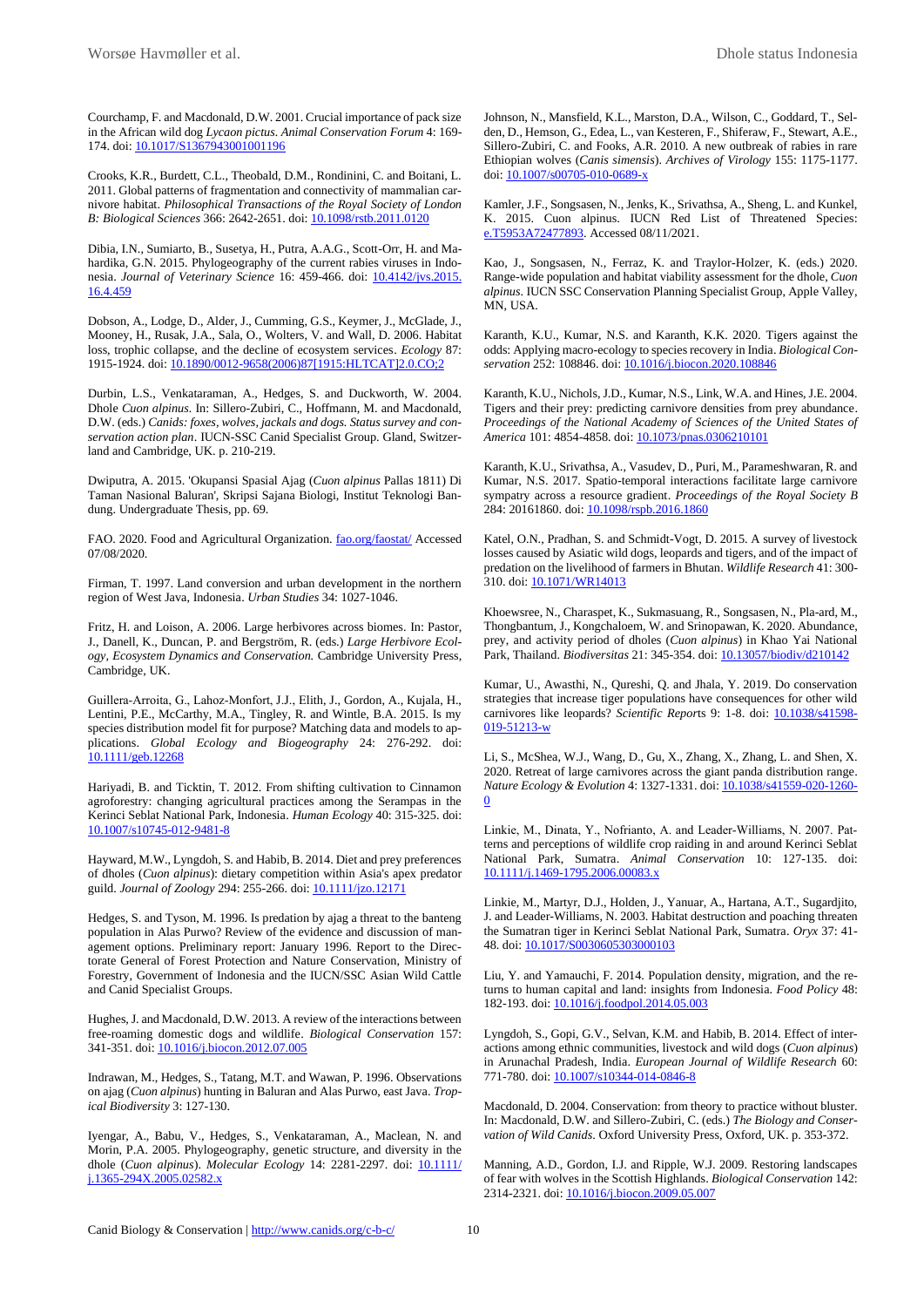Margono, B.A., Turubanova, S., Zhuravleva, I., Potapov, P., Tyukavina, A., Baccini, A., Goetz, S. and Hansen, M.C. 2012. Mapping and monitoring deforestation and forest degradation in Sumatra (Indonesia) using Landsat time series data sets from 1990 to 2010. *Environmental Research Letters* 7: 034010.

Myers, N., Mittermeier, R.A., Mittermeier, C.G., Da Fonseca, G.A. and Kent, J. 2000. Biodiversity hotspots for conservation priorities. *Nature* 403: 853-858. doi: [10.1038/35002501](https://doi.org/10.1038/35002501)

Ngoprasert, D., Gale, G.A. and Tyre, A.J. 2019. Abundance estimation from multiple data types for group-living animals: an example using dhole (*Cuon alpinus*). *Global Ecology and Conservation* 20: e00792. doi: [10.1016](https://doi.org/10.1016/j.gecco.2019.e00792) [/j.gecco.2019.e00792](https://doi.org/10.1016/j.gecco.2019.e00792)

Nurvianto, S., Eprilurahman, R., Imron, M.A. and Herzog, S. 2016. Feeding habits of pack living dhole (*Cuon alpinus*) in a dry deciduous forest of East Java, Indonensia. *Taprobanica* 8: 10-20.

Nurvianto, S., Imron, M.A. and Herzog, S. 2015a. Activity patterns and behaviour of denning dholes (*Cuon alpinus*) in a dry deciduous forest of East Java, Indonesia. *Bulletin of Environmental, Pharmacology Life Sciences* 4: 45-54.

Nurvianto, S., Imron, M.A. and Herzog, S. 2015b. The influence of anthropogenic activities and availability of prey on the distribution of dholes in a dry deciduous forest of East Java, Indonesia. *Asian Journal of Conservation Biology* 4: 26-36.

O'Brien, T.G., Kinnaird, M.F. and Wibisono, H.T. 2003. Crouching tigers, hidden prey: Sumatran tiger and prey populations in a tropical forest landscape. *Animal conservation* 6: 131-139. doi[: 10.1017/S1367943003003172](https://doi.org/10.1017/S1367943003003172)

Pudyatmoko, S. 2017. Free-ranging livestock influence species richness, occupancy, and daily behaviour of wild mammalian species in Baluran National Park, Indonesia. *Mammalian Biology* 86: 33-41. doi[: 10.1016/j.mam](https://doi.org/10.1016/j.mambio.2017.04.001)[bio.2017.04.001](https://doi.org/10.1016/j.mambio.2017.04.001)

Pudyatmoko, S. 2018. Spatiotemporal inter-predator and predator-prey interactions of mammalian species in a tropical savanna and deciduous forest in Indonesia. *Mammal Research* 64: 191-202. doi: [10.1007/s13364-018-](https://doi.org/10.1007/s13364-018-0391-z) [0391-z](https://doi.org/10.1007/s13364-018-0391-z)

Pudyatmoko, S., Budiman, A. and Kristiansen, S. 2018. Towards sustainable coexistence: people and wild mammals in Baluran National Park, Indonesia. *Forest Policy and Economics* 90: 151-159. doi: [10.1016/j.forpol.](https://doi.org/10.1016/j.forpol.2018.02.006) [2018.02.006](https://doi.org/10.1016/j.forpol.2018.02.006)

Pudyatmoko, S., Djuwantoko and Sabarno, Y. 2007. Evidence of banteng (*Bos javanicus*) decline in Baluran National Park, Indonesia. *Journal of Biological Sciences* 7: 854-859.

Qodri, A., Utama, I.V., Ferdian, P.R., Dwijayanti, E., Rusdianto, R., Yohanna, Y., Mulyadi, M., Supriatna, N., Hernawati, R.T., Shidiq, F., Encilia, E., Animalesto, G., Sushadi, P.S., Budi, A.S., Rizal, S., Nurhaman, U., Herlambang, A.E.N. and Nurinsiyah, A.S. 2020. Checklist on fauna diversity Gunung Halimun Salak National Park: Cikaniki-Citalahab. *Zoo Indonesia* 29: 103-150. ddoi[: 10.52508/zi.v29i2.4037](https://doi.org/10.52508/zi.v29i2.4037)

Radinal, Kiswayadi, D., Akbar, M., Boyhaqi, T. and Gumay, D. 2019. Monitoring species diversity using camera traps in Ulu Masen ecosystem, Aceh Province, Indonesia. IOP Conference Series: Earth and Environmental Sci-ence 365: 012064. doi[: 10.1088/1755-1315/365/1/012064](https://doi.org/10.1088/1755-1315/365/1/012064)

Rahman, D.A., Rianti, P., Muhiban, M., Muhtarom, A., Rahmat, U.M., Santosa, Y. and Aulagnier, S. 2018. Density and spatial partitioning of endangered sympatric Javan leopard (Felidae) and dholes (Canidae) in a tropical forest landscape. *Folia Zoologica* 67: 207-219. doi: [10.25225/fozo.v67.i3-](https://doi.org/10.25225/fozo.v67.i3-4.a8.2018) [4.a8.2018](https://doi.org/10.25225/fozo.v67.i3-4.a8.2018)

Randall, D.A., Williams, S.D., Kuzmin, I.V., Rupprecht, C.E., Tallents, L.A., Tefera, Z., Argaw, K., Shiferaw, F., Knobel, D.L. and Sillero-Zubiri, C. 2004. Rabies in endangered Ethiopian wolves. *Emerging Infectious Diseases* 10: 2214-2217. doi[: 10.3201%2Feid1012.040080](https://dx.doi.org/10.3201%2Feid1012.040080)

Rayan, D.M. and Linkie, M. 2016. Managing conservation flagship species in competition: Tiger, leopard and dhole in Malaysia. *Biological Conservation* 204: 360-366.

Ripple, W.J., Estes, J.A., Beschta, R.L., Wilmers, C.C., Ritchie, E.G., Hebblewhite, M., Berger, J., Elmhagen, B., Letnic, M., Nelson, M.P., Schmitz, O.J., Smith, D.W., Wallach, A.D. and Wirsing, A.J. 2014. Status and ecological effects of the world's largest carnivores. *Science* 343: 1241484. doi: [10.1126/science.1241484](https://doi.org/10.1126/science.1241484)

Risdianto, D., Martyr, D.J., Nugraha, R.T., Harihar, A., Wibisono, H.T., Haidir, I.A., Macdonald, D.W., D'Cruze, N. and Linkie, M. 2016. Examining the shifting patterns of poaching from a long-term law enforcement intervention in Sumatra. *Biological Conservation* 204: 306-312. doi: [10.10](https://doi.org/10.1016/j.biocon.2016.10.029) [16/j.biocon.2016.10.029](https://doi.org/10.1016/j.biocon.2016.10.029)

Ritchie, E.G., Elmhagen, B., Glen, A.S., Letnic, M., Ludwig, G. and McDonald, R.A. 2012. Ecosystem restoration with teeth: what role for predators? *Trends in Ecology & Evolution* 27: 265-271. doi: [10.1016/j.tree.](https://doi.org/10.1016/j.tree.2012.01.001) [2012.01.001](https://doi.org/10.1016/j.tree.2012.01.001)

Robert, A. 2009. The effects of spatially correlated perturbations and habitat configuration on metapopulation persistence. *Oikos* 118: 1590-1600. doi: [10.1111/j.1600-0706.2009.17818.x](https://doi.org/10.1111/j.1600-0706.2009.17818.x)

Seeber, P.A., McEwen, G.K., Löber, U., Förster, D.W., East, M.L., Melzheimer, J. and Greenwood, A.D. 2019. Terrestrial mammal surveillance using hybridization capture of environmental DNA from African waterholes. *Molecular Ecology Resources* 19: 1486-1496. doi: [10.1111/1755-0998.](https://doi.org/10.1111/1755-0998.13069) [13069](https://doi.org/10.1111/1755-0998.13069)

Selvan, K.M., Lyngdoh, S., Habib, B. and Gopi, G.V. 2014. Population density and abundance of sympatric large carnivores in the lowland tropical evergreen forest of Indian Eastern Himalayas. *Mammalian Biology - Zeitschrift für Säugetierkunde* 79: 254-258. doi: [10.1016/j.mambio.2014.](https://doi.org/10.1016/j.mambio.2014.03.002) [03.002](https://doi.org/10.1016/j.mambio.2014.03.002)

Silalahi, M., Utomo, A.B., Walsh, T.A., Ayat, A. and Bashir, S. 2017. Indonesia's ecosystem restoration concessions. *Unasylva* 68: 63.

Sodhi, N.S., Koh, L.P., Clements, R., Wanger, T.C., Hill, J.K., Hamer, K.C., Clough, Y., Tscharntke, T., Posa, M.R.C. and Lee, T.M. 2010. Conserving Southeast Asian forest biodiversity in human-modified landscapes. *Biological Conservation* 143: 2375-2384. doi[: 10.1016/j.biocon.2009.12.029](https://doi.org/10.1016/j.biocon.2009.12.029)

Sollmann, R. 2018. A gentle introduction to camera‐trap data analysis. *African Journal of Ecology* 56: 740-749. doi: **10.1111/aje.12557** 

Srivathsa, A., Kumar, N.S. and Karanth, K.U. 2017. Home range size of the dhole estimated from camera-trap surveys. *Canid Biology & Conservation* 20: 1-4.

Srivathsa, A., Majgaonkar, I., Sharma, S., Singh, P., Punjabi, G.A., Chawla, M.M. and Banerjee, A. 2020a. Opportunities for prioritizing and expanding conservation enterprise in India using a guild of carnivores as flagships. *Environmental Research Letters* 15: 064009.

Srivathsa, A., Sharma, S. and Oli, M.K. 2020b. Every dog has its prey: range-wide assessment of links between diet patterns, livestock depredation and human interactions for an endangered carnivore. *Science of the Total Environment* 714: 136798. doi: [10.1016/j.scitotenv.2020.136798](https://doi.org/10.1016/j.scitotenv.2020.136798)

Srivathsa, A., Sharma, S., Singh, P., Punjabi, G.A. and Oli, M.K. 2020c. A strategic road map for conserving the endangered dhole *Cuon alpinus* in India. *Mammal Review* 50: 399-412. doi[: 10.1111/mam.12209](https://doi.org/10.1111/mam.12209)

Srivathsa, A., Rodrigues, R.G., Toh, K.B., Zachariah, A., Taylor, R.W., Oli, M.K. and Ramakrishnan, U. 2021. The truth about scats and dogs: nextgeneration sequencing and spatial capture–recapture models offer opportunities for conservation monitoring of an endangered social canid. *Biological Conservation* 256: 109028. doi[: 10.1016/j.biocon.2021.109028](https://doi.org/10.1016/j.biocon.2021.109028)

Steinmetz, R., Seuaturien, N. and Chutipong, W. 2013. Tigers, leopards, and dholes in a half-empty forest: assessing species interactions in a guild of